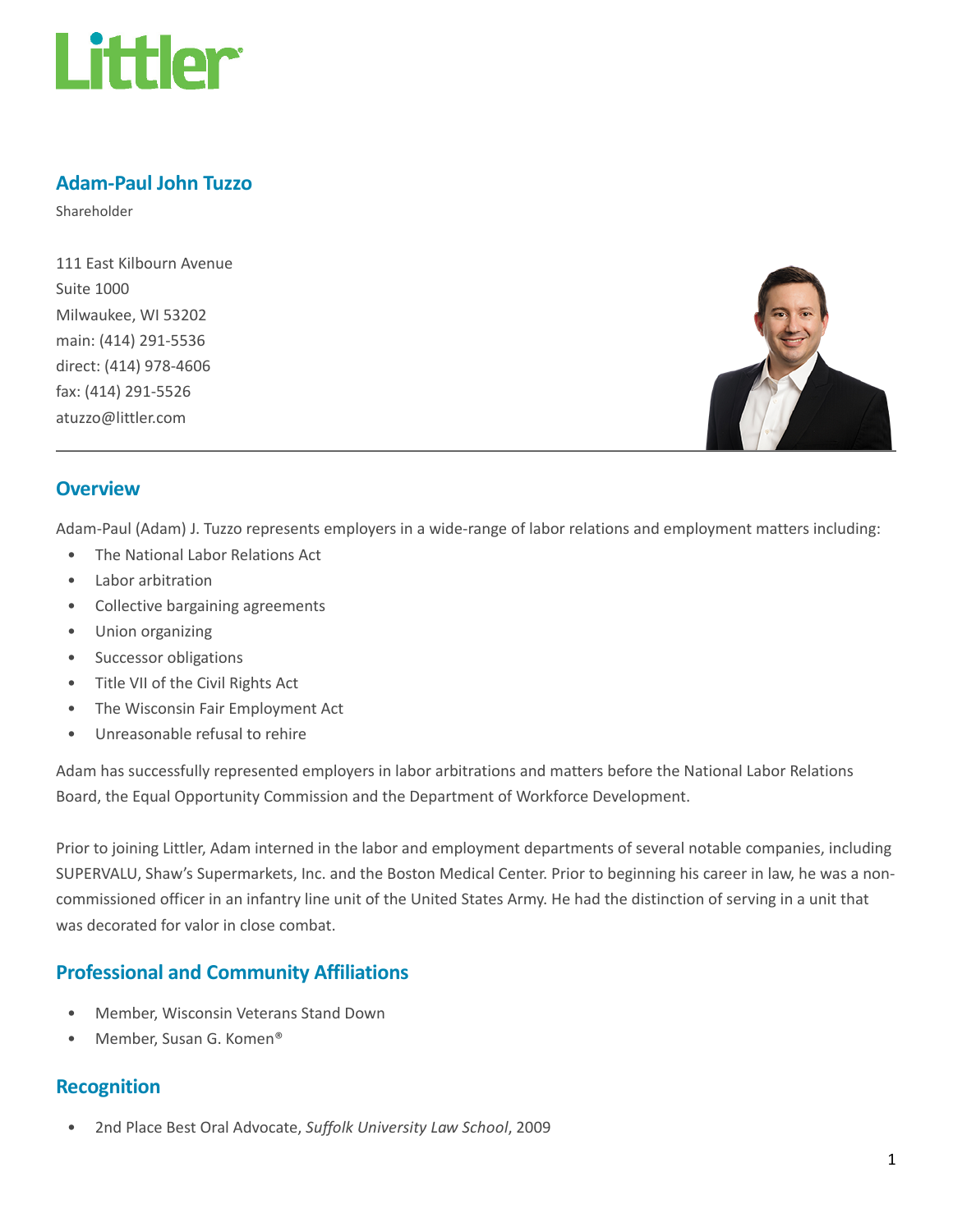

- 2nd Place Best Brief, Suffolk University Law School, 2009
- Dean's List, Suffolk University Law School

### **Education**

J.D., Suffolk University Law School, 2011 B.A., University of Massachusetts, 2007

### Bar Admissions

Wisconsin Massachusetts

# Publications & Press

Littler Elevates 33 Attorneys to Shareholder Littler Press Release January 6, 2022

### NLRB Memo Addresses Bargaining Obligations Over OSHA's COVID-19 Emergency Temporary Standard Littler ASAP

November 17, 2021

### Still "Open for Business" – New Wisconsin Legislation to Preempt Most Local Employment Ordinances Littler ASAP March 27, 2018

# NLRB General Counsel Seeks to Limit an Employer's Ability to Withdraw Union Recognition

Littler ASAP May 20, 2016

#### Wisconsin Eases, But Does Not Eliminate, the One Day of Rest in Seven Law

Littler ASAP July 31, 2015

#### NLRB General Counsel Issues Report Concerning Legality of Common Employer Rules

Littler Insight March 25, 2015

#### NLRB General Counsel Issues Report Concerning Legality of Common Employer Rules

Littler ASAP March 19, 2015